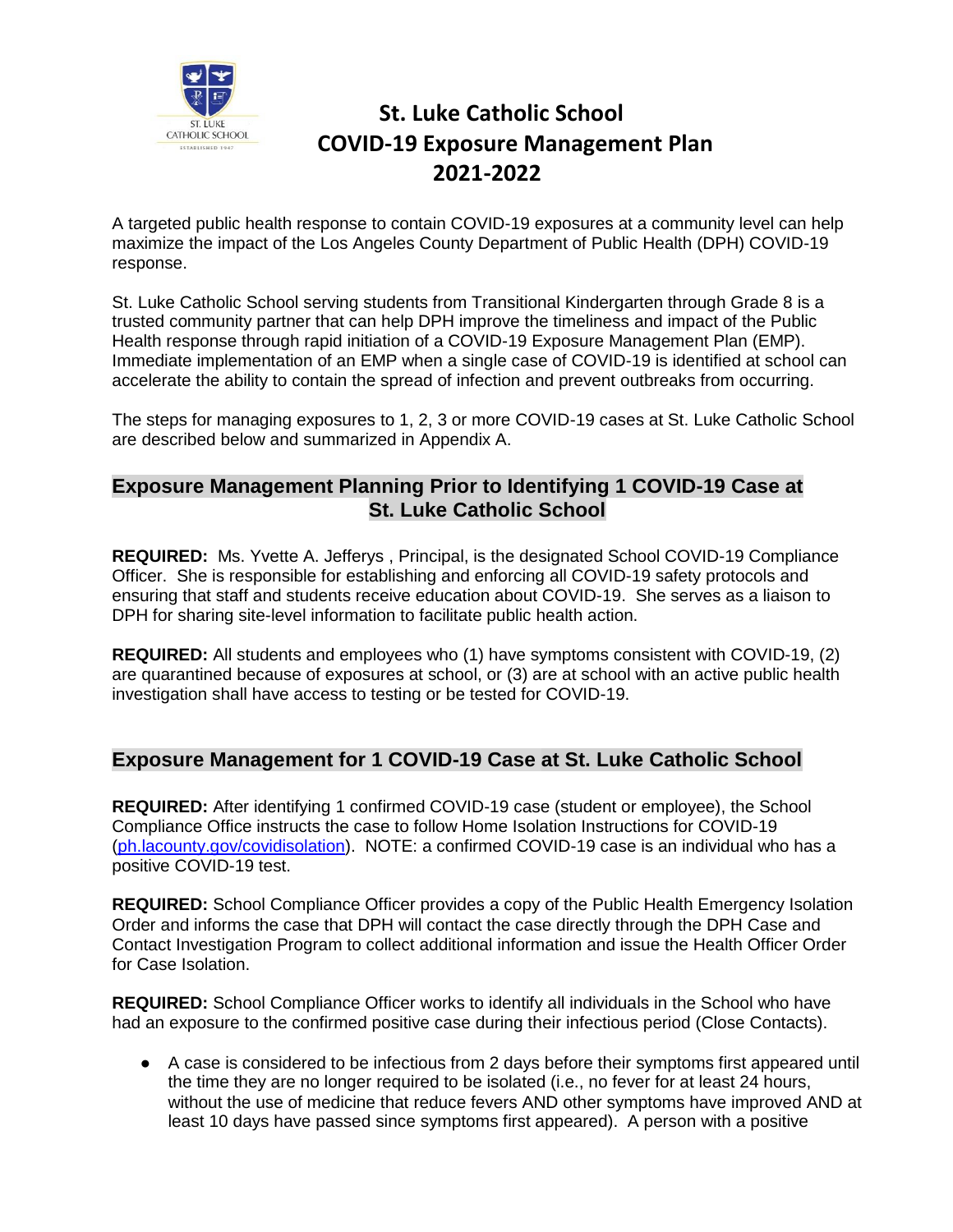COVID-19 test but no symptoms is considered infectious from 2 days before their test was taken until 10 days after their test.

- Close Contact: A person is considered to have been exposed to a case during the infectious period if at least one of the following criteria is met:
	- $\triangleright$  Being within 6 feet of the infected person for 15 minutes or more over a 24-hour period.
	- $\triangleright$  Having had unprotected contact with the infected person's body fluids and/or secretions of a person with confirmed COVID-19 (e.g., being coughed or sneezed on, sharing utensils or saliva, or providing care without using protective equipment).
- Exposures will be reviewed by Public Health to assess which persons need to quarantine including the possibility of quarantining all individuals in the same cohort or classroom as an infected person if exposures cannot be ruled out for the entire group.

**REQUIRED**: School Compliance Officer shall notify DPH of (1) employees and students with confirmed COVID-19 who were on campus at any point within the 14 days prior to the illness onset date and (2) persons on campus who were exposed to the infected person during the infectious period. The illness onset date is the first date of COVID-19 symptoms or the COVID-19 test date, whichever is earlier.

• All COVID-19 exposure case notifications to DPH shall be submitted within 1 business day of being notified of the case. Secure online reporting is the preferred method for notifying DPH of COVID-19 exposures and can be done on a computer or mobile device with access to the secure web application: <http://www.redcap.link/lacdph.educationsector.covidreport>

**REQUIRED:** All persons identified to have had an exposure to a COVID-19 positive case at school are notified by the School Compliance Officer of the exposure through a letter or other communication strategies. The notification of exposure shall include the following messages:

- Employees with a worksite exposure should follow guidance outlined in Cal/OSHA COVID19 Prevention [https://www.dir.ca.gov/dosh/coronavirus/ETS.html/](https://www.dir.ca.gov/dosh/coronavirus/ETS.html). A summary of requirements is provided in the Public Health guidance document on <http://publichealth.lacounty.gov/acd/ncorona2019/workplaceresponse/>
- Students and employees with an exposure to the case should test for COVID-19 and inform the school of test results. This will determine the extent of disease spread at the school and serve as a basis for further control measures. Testing resources include: Employee Health Services or Occupational Health Services, Student Health Center, Personal Healthcare Providers, Community Testing Sites:<https://covid19.lacounty.gov/testing/> . Individuals who need assistance finding a medical provider can call the LA County Information line 2-1-1, which is available 24/7.
- Exposed students and employees who are not fully vaccinated\*\* must self-quarantine (stay in their home or another residence, separate from others) and monitor for symptoms for 10 days from their last contact with the case while infectious (as defined above). If they remain asymptomatic, quarantine can end after Day 10 from the last date of exposure without testing but they must continue to monitor their health and adhere to COVID-19 prevention precautions through Day 14. Quarantine may end after Day 7 for exposed students who remain asymptomatic, if a diagnostic specimen is collected after Day 5 from the date of last exposure and tests negative, but they must continue to monitor their health and adhere to COVID-19 prevention precautions through Day 14.

**\*\***Details at <http://publichealth.lacounty.gov/acd/ncorona2019/vaccine/fullyvaccinated/>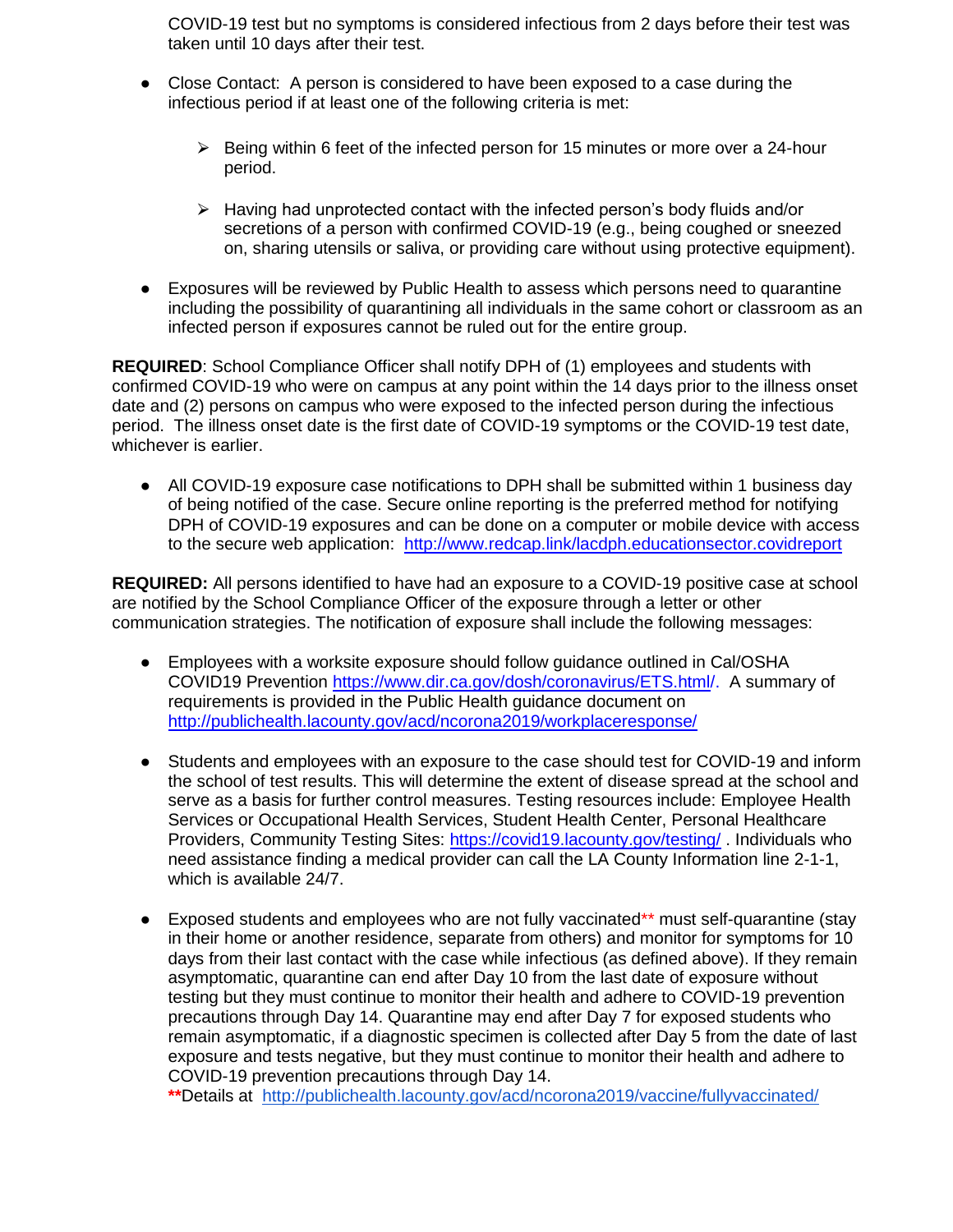- NOTE: Asymptomatic persons who are fully vaccinated AND who are a close contact to a confirmed case are recommended to test for COVID-19 as a result of their exposure but are not required to quarantine. However, they should monitor for symptoms of COVID-19 for 14 days following an exposure. Persons who have recovered from laboratory-confirmed COVId-19 within the last 90 days AND who are a close contact to a confirmed case are not required to quarantine or test for COVID-19.
- DPH will contact exposed students and employees who meet the quarantine requirement through the DPH Case and Contact Investigation Program to collect additional information and issue the Health Officer Order for Quarantine.

## **Exposure Management for 2 COVID-19 Cases at St. Luke Catholic School within a 14-day Period**

**REQUIRED:** After identifying 2 confirmed cases (students and/or employees) within a 14 day period, the school follows the steps for 1 confirmed case.

### **Exposure Management for 3 or more COVID-19 Cases at St. Luke Catholic School within a 14-day Period**

**REQUIRED:** If the school identifies a cluster of 3 or more confirmed cases (students and/or employees) within a 14-day period, the school shall proceed with the following steps:

- Report the cluster immediately to DPH via the secure web application: <http://www.redcap.link/lacdph.educationsector.covidreport>
- DPH will review the submitted information to determine whether the outbreak criteria described below have been met and will notify the school within 1 business day on next steps.
- Outbreak Criteria: At least 3 confirmed cases with symptomatic and asymptomatic COVID-19 within a 14-day period in a group with members who are epidemiologically linked, do not share a household, and are not a close contact of each other outside of the campus. School groups include persons that share a common membership at school (e.g., classroom, school event, school extracurricular activity, academic class, sport teams, clubs, transportation). Epidemiological links require the infected persons to have been present at some point in the same setting during the same period while infectious.
	- $\triangleright$  If outbreak criteria are not met, DPH will advise the school to continue with routine exposure management.
	- $\triangleright$  If outbreak criteria are met, DPH will notify the school that an outbreak investigation has been activated and a public health investigator will communicate directly with the school to coordinate the outbreak response.

(see below for Appendix A from LA-DPH)